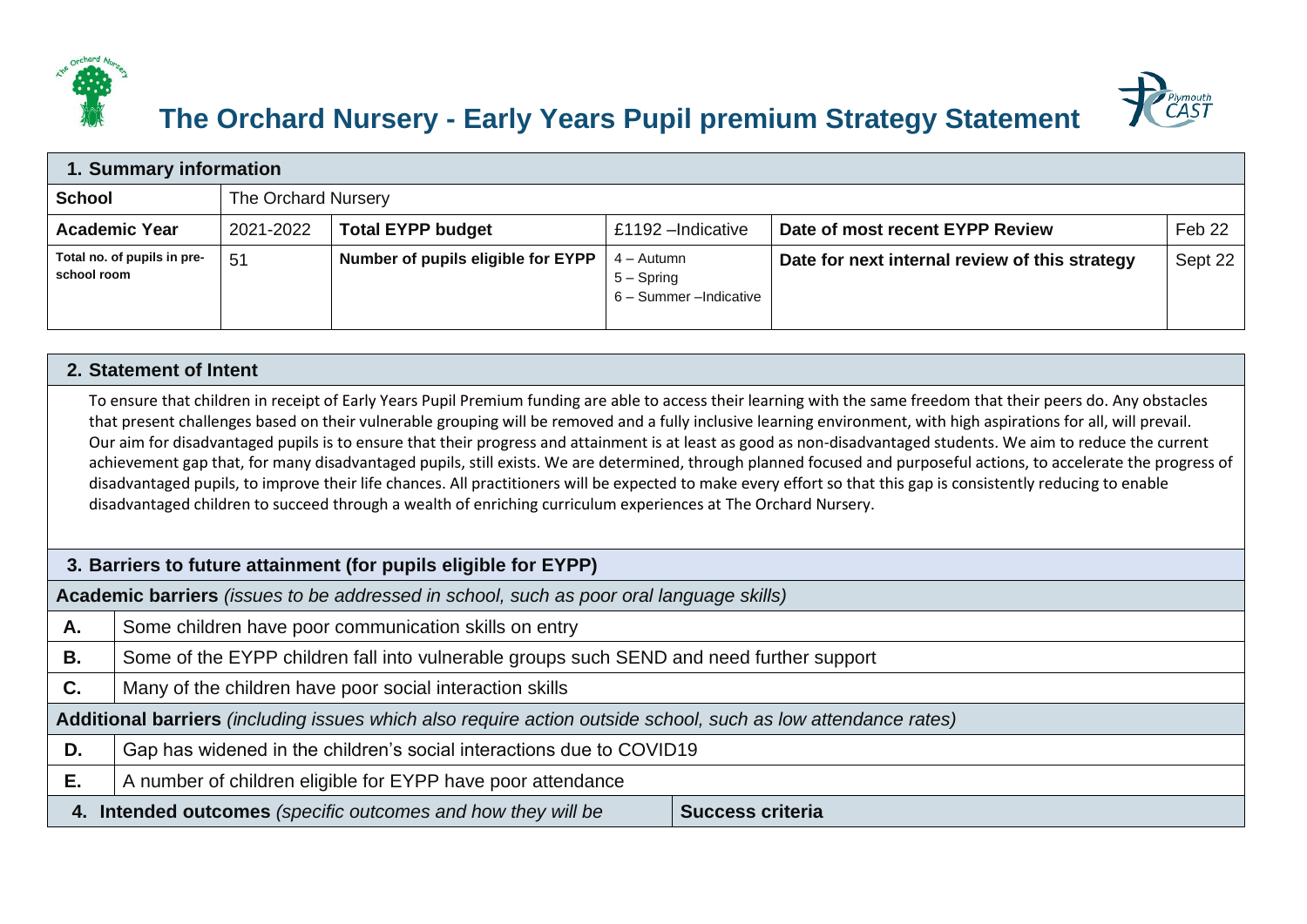| А.        | Improve communication skills for children eligible for EYPP for<br>transition to reception (C&L)           | For the data to show majority of EYPP children are on track to<br>meeting developmental age appropriate milestones for<br>communication and Language development.     |
|-----------|------------------------------------------------------------------------------------------------------------|-----------------------------------------------------------------------------------------------------------------------------------------------------------------------|
| <b>B.</b> | To improve social interactions for children eligible for EYPP for<br>transition to reception (PSE)         | For the data to show majority of EYPP children are on track to<br>meeting developmental age appropriate milestones for Personal,<br>Social and Emotional Development. |
| C.        | To improve fine and gross motor skills for children eligible for<br>EYPP for transition to reception. (PD) | For the data to show majority of EYPP children are on track to<br>meeting developmental age appropriate milestones for Physical<br>Development.                       |

| 5. Planned expenditure                                                                                                                                                                                          |                                                                                                                                              |                                                                                                                                                                                                                                                                              |                                                                                                                                                                                                                                                                                                                                                                                                                                                           |                          |  |
|-----------------------------------------------------------------------------------------------------------------------------------------------------------------------------------------------------------------|----------------------------------------------------------------------------------------------------------------------------------------------|------------------------------------------------------------------------------------------------------------------------------------------------------------------------------------------------------------------------------------------------------------------------------|-----------------------------------------------------------------------------------------------------------------------------------------------------------------------------------------------------------------------------------------------------------------------------------------------------------------------------------------------------------------------------------------------------------------------------------------------------------|--------------------------|--|
| <b>Academic Year</b>                                                                                                                                                                                            |                                                                                                                                              | 2021-2022                                                                                                                                                                                                                                                                    |                                                                                                                                                                                                                                                                                                                                                                                                                                                           |                          |  |
|                                                                                                                                                                                                                 | i. Quality of teaching for all                                                                                                               |                                                                                                                                                                                                                                                                              |                                                                                                                                                                                                                                                                                                                                                                                                                                                           |                          |  |
| <b>Desired Outcome</b>                                                                                                                                                                                          | <b>Chosen action</b><br>/ approach                                                                                                           | What is the evidence and rationale for<br>this choice?                                                                                                                                                                                                                       | How will you ensure it is implemented well?                                                                                                                                                                                                                                                                                                                                                                                                               | <b>Staff</b><br>lead     |  |
| To deliver quality<br>teaching to all EYPP<br>children to ensure<br>children maximise their<br>learning and provide<br>sufficient challenge to<br>accelerate learning<br>across the prime areas<br>of learning. | Key workers will<br>identify their EYPP<br>children, observe and<br>track their progress<br>and offer additional<br>support where<br>needed. | New EYFS requires a more individual approach to<br>learning and progress. Keyworkers get to know children<br>very well and observe children in the moment to enable<br>children to follow their interests. This allows<br>practitioners to move children's learning forward. | Observations are completed in focus weeks, which take place 6<br>times a year. Key workers will use our 'Orchard Goals' as a guide<br>alongside teacher knowledge to assess each child's development<br>and their readiness for school.<br>The key worker will share their assessments and highlight<br>progress and any concerns.<br>Concerns meeting with supervisors and managers will further<br>identify children that need extra input and support. | Manager<br>and<br>deputy |  |
|                                                                                                                                                                                                                 |                                                                                                                                              |                                                                                                                                                                                                                                                                              | <b>Total Budgeted cost</b>                                                                                                                                                                                                                                                                                                                                                                                                                                | £300                     |  |
| ii.<br><b>Targeted support</b>                                                                                                                                                                                  |                                                                                                                                              |                                                                                                                                                                                                                                                                              |                                                                                                                                                                                                                                                                                                                                                                                                                                                           |                          |  |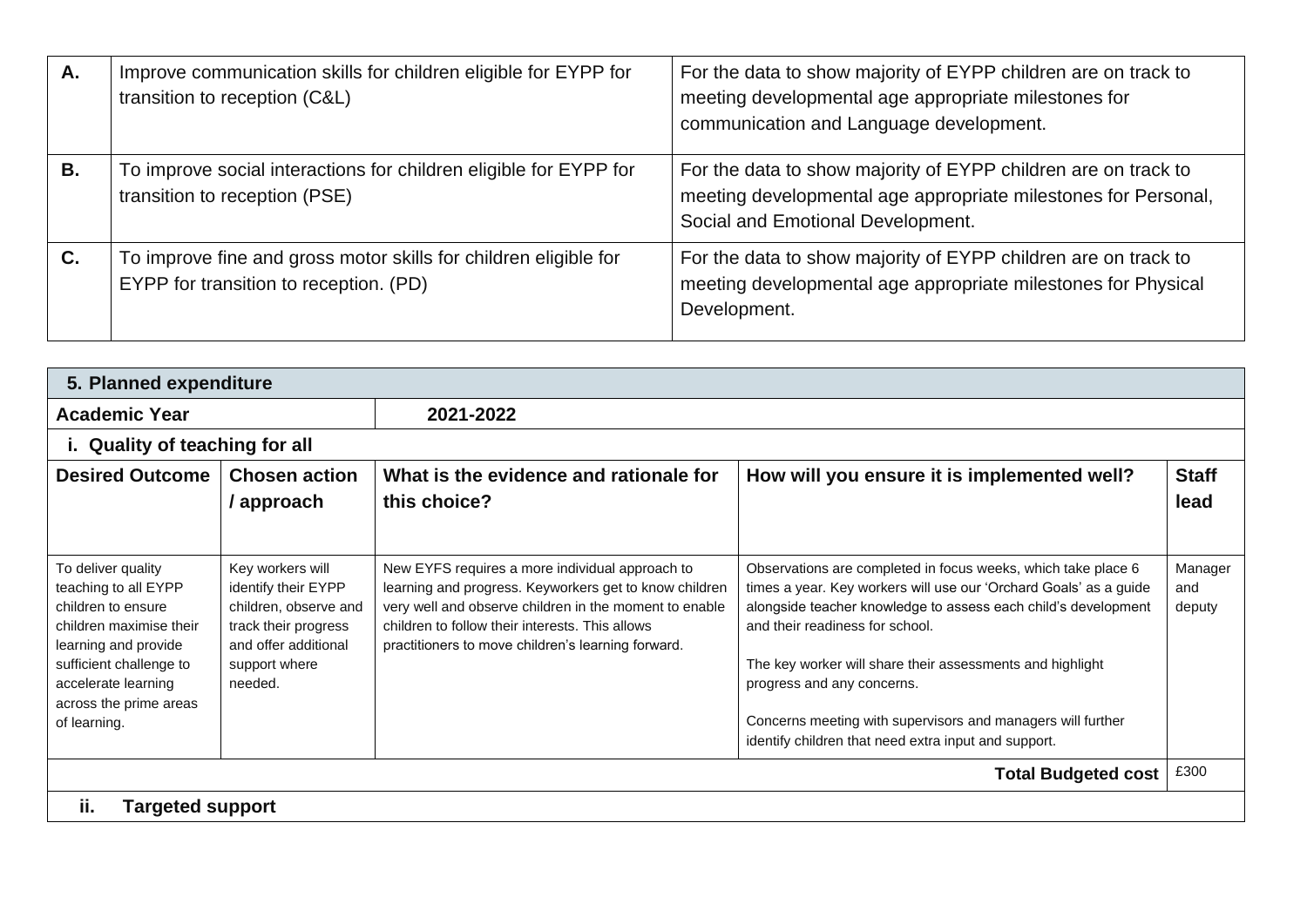| <b>Desired Outcome</b>                                        | <b>Chosen action /</b><br>approach                                                                                                                            | What is the evidence and rationale<br>for this choice?                                                                                                                                                                                                                                                                       | How will you ensure it is implemented well?                                                                                                                                                                                                                                                                                                                                                                                                           | <b>Staff</b><br>lead                                                  |  |
|---------------------------------------------------------------|---------------------------------------------------------------------------------------------------------------------------------------------------------------|------------------------------------------------------------------------------------------------------------------------------------------------------------------------------------------------------------------------------------------------------------------------------------------------------------------------------|-------------------------------------------------------------------------------------------------------------------------------------------------------------------------------------------------------------------------------------------------------------------------------------------------------------------------------------------------------------------------------------------------------------------------------------------------------|-----------------------------------------------------------------------|--|
| To improve<br>communication skills of<br>EYPP children        | Individual and small<br>group work with trained<br>member of staff using<br>Elklan and Welcomm<br>strategies in our<br>speech and language<br>(Blossom) room. | Children need to be able to understand and<br>communicate effectively before they can make<br>progress in other areas of learning.<br>Starting points show concerns for communication<br>skills for EYPP children                                                                                                            | Clear programme of work. Focussing on individual child's next<br>step in communication, depending of level of need. Observations<br>to be evidenced on eyLog showing activities completed and<br>progress made.<br>Track progress using welcomm toolkit.<br>Trained member of staff to inform keyperson of strategies used in<br>the blossom room so that these skills can be transferred in the<br>classroom.<br>Monitored by manager and deputy.    | Trained<br>member of<br>staff.<br>Key person<br>Manager<br>and Deputy |  |
| To improve social<br>interaction of EYPP<br>children          | Individual and small<br>group work with trained<br>member of staff in our<br>blossom room.                                                                    | Social skills help children to form positive<br>relationships, have conversations, develop body<br>language, cooperate, share and even play<br>together. Having well developed social skills also<br>leads to improved mental capacity and cognitive<br>abilities, as well as good overall mental health                     | Highly skilled member of staff to coordinate children in small<br>groups focussing on their individual level of need.<br>Observations to be evidenced on eyLog showing activities<br>completed and progress made.<br>Trained member of staff to inform keyperson of strategies used in<br>the blossom room so that these skills can be transferred in the<br>classroom.<br>Monitored by manager and deputy.                                           | Trained<br>member of<br>staff.<br>Key person<br>Manager<br>and Deputy |  |
| To improve fine and<br>gross motor skills of<br>EYPP children | Individual and small<br>group work with trained<br>member of staff in our<br>blossom room.<br>Squiggle whilst you<br>wiggle.<br>Sports Sessions with<br>Dave  | Both gross motor skills and fine motor skills are<br>needed for children to engage in creative activities<br>such as dance and art. They are also important for<br>health as children need to move to be active. They<br>are needed for self-care, like being able to go to<br>the toilet independently, or getting dressed. | Clear programme of work. Focussing on individual child's next<br>step in fine motor skills, depending of level of need. Observations<br>to be evidenced on eyLog showing activities completed and<br>progress made.<br>Squiggle whilst you wiggle sessions implemented in summer term<br>to strengthen gross and fine motor skills.<br>Liaising with Dave to share children's progress during sports<br>sessions.<br>Monitored by manager and deputy. | Trained<br>member of<br>staff.<br>Key person<br>Manager<br>and Deputy |  |
| <b>Total budgeted cost</b>                                    |                                                                                                                                                               |                                                                                                                                                                                                                                                                                                                              |                                                                                                                                                                                                                                                                                                                                                                                                                                                       | £892                                                                  |  |
|                                                               | iii. Other approaches                                                                                                                                         |                                                                                                                                                                                                                                                                                                                              |                                                                                                                                                                                                                                                                                                                                                                                                                                                       |                                                                       |  |
| <b>Desired Outcome</b>                                        | <b>Chosen action /</b><br>approach                                                                                                                            | What is the evidence and rationale<br>for this choice?                                                                                                                                                                                                                                                                       | How will you ensure it is implemented well?                                                                                                                                                                                                                                                                                                                                                                                                           | <b>Staff</b><br>lead                                                  |  |